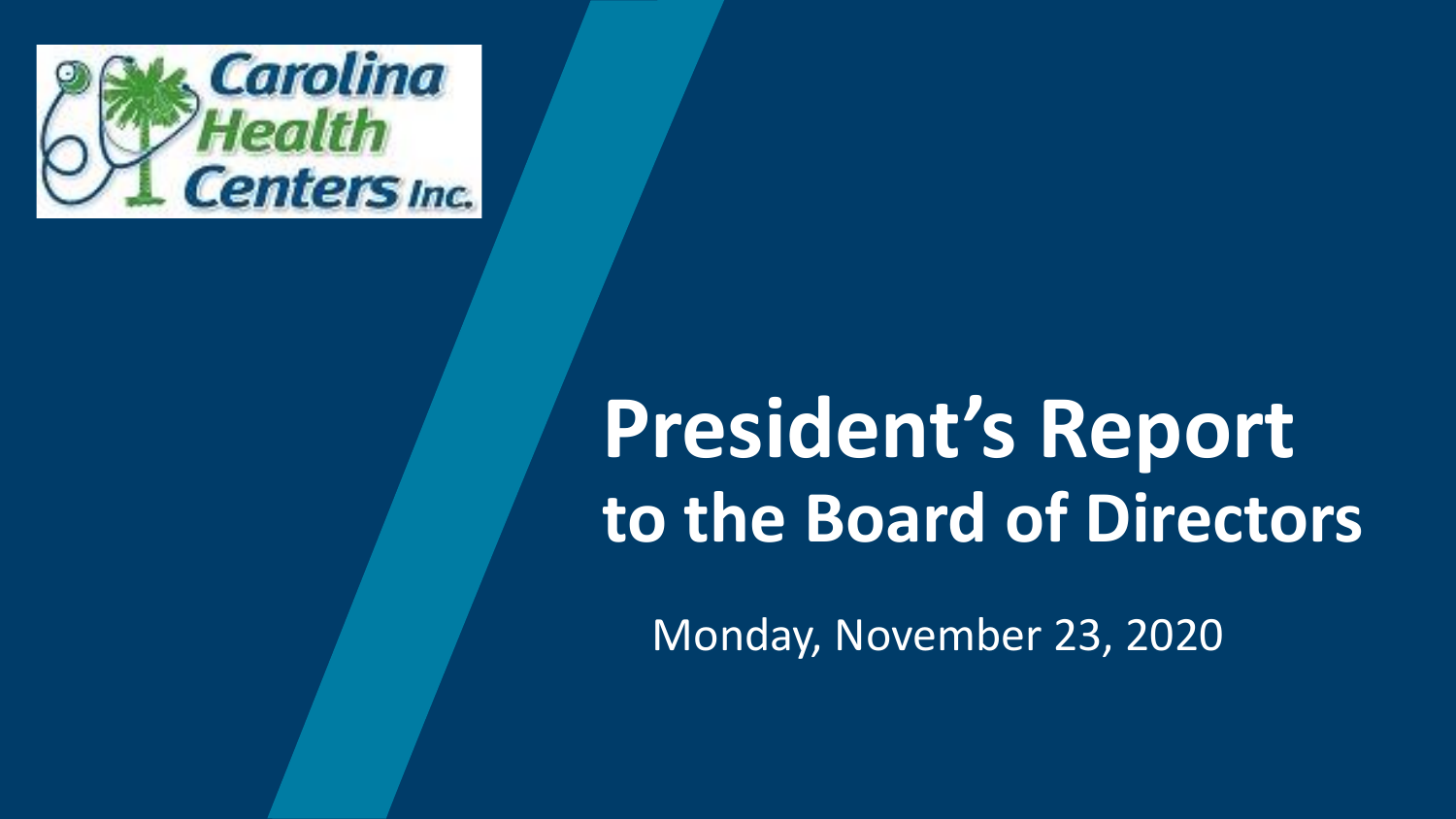#### • The 340B Program remains a truly critical priority resulting in an "all hands on deck" advocacy approach

- What has occurred in the last month:
	- NACHC's legal action against HHS and HRSA is proceeding and generating a great deal of media attention – both in favor and opposed to the health centers.
	- NPRM on the Executive Order and the GOP committee leadership both closed with significant comments received from the health center community.
	- Manufacturer Eli Lilly "doubled down" on their threat potentially eliminating contract pharmacy as an option even for those without an in-house pharmacy.
	- Unexpected response by HRSA: Final Rule on Administrative Dispute Resolution was issued on Wednesday, November 18th with no prior notice or opportunity to comment
- Related CHC/SV activity:
	- As Chair of NACHC's 340B Strategic Advisory Group, I am participating in weekly meetings of advocacy/communications team and responding to media inquiries as requested
	- Participating with NACHC leadership in ongoing discussions with leadership of Kalderos (company proposing conversion to rebate model) in an effort to develop an alternative to their rebate/data clearinghouse model
	- Served as panelist on national webinar presented by an emerging advocacy group – **Community Voices for 340B**
	- Weekly briefings for the health center CEOs in CT and TX (under retainer)

# **Advocacy & Health Policy**

**[www.hcadvocacy.org](http://www.hcadvocacy.org/)**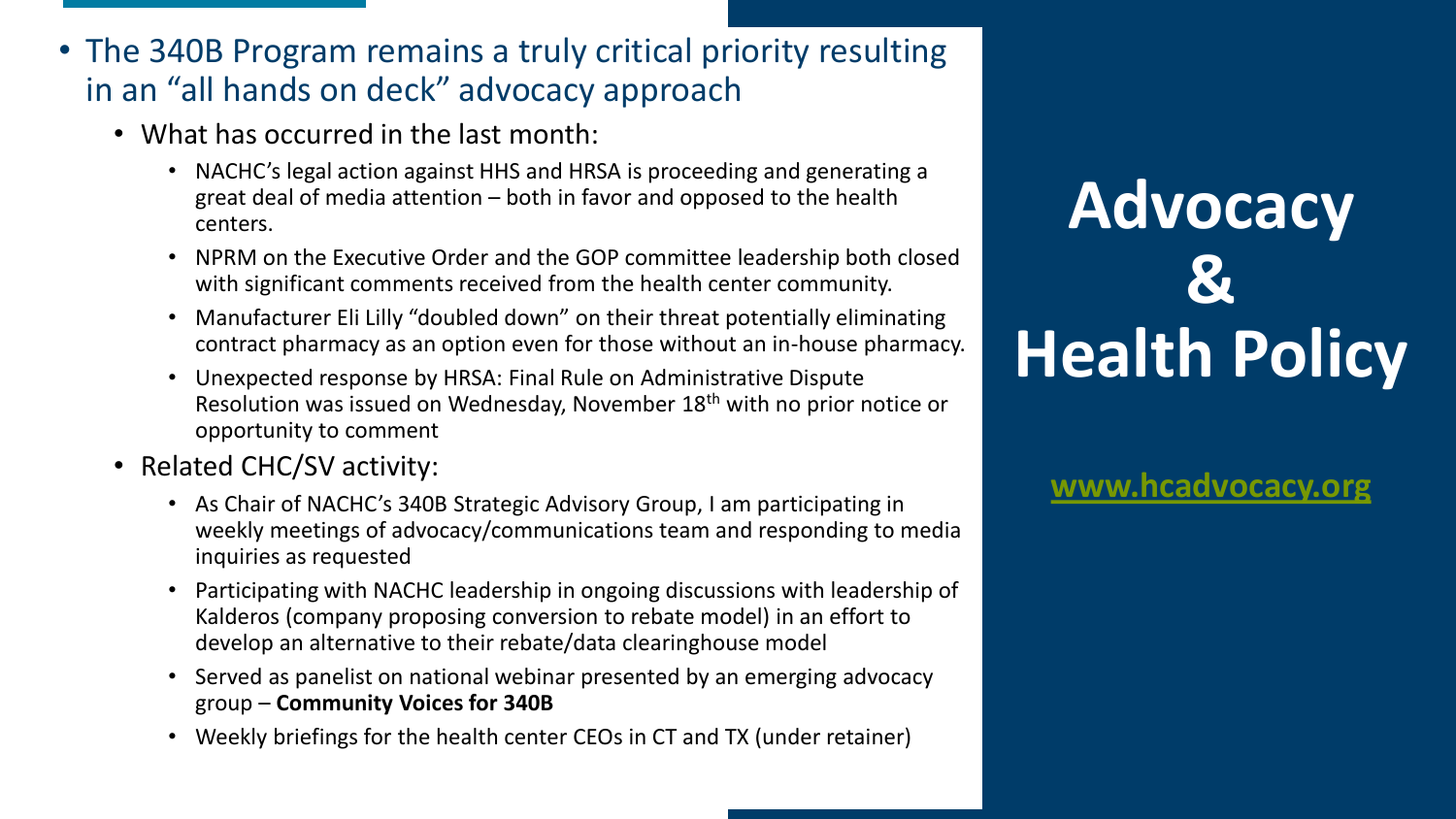### • Other federal initiatives and activities

- Sustained advocacy regarding health center funding and additional Covid relief funds – likelihood of a CR is growing
- NACHC team has been appointed to work with Biden transition team – point people to be designated for specific topic areas

## • On the state level

- Effort underway with DHHS to eliminate twopart contracts for FQHCs
- Plans underway for orientation of new members of the General Assembly – will require grassroots effort in targeted areas

# **Advocacy & Health Policy**

**[www.hcadvocacy.org](http://www.hcadvocacy.org/)**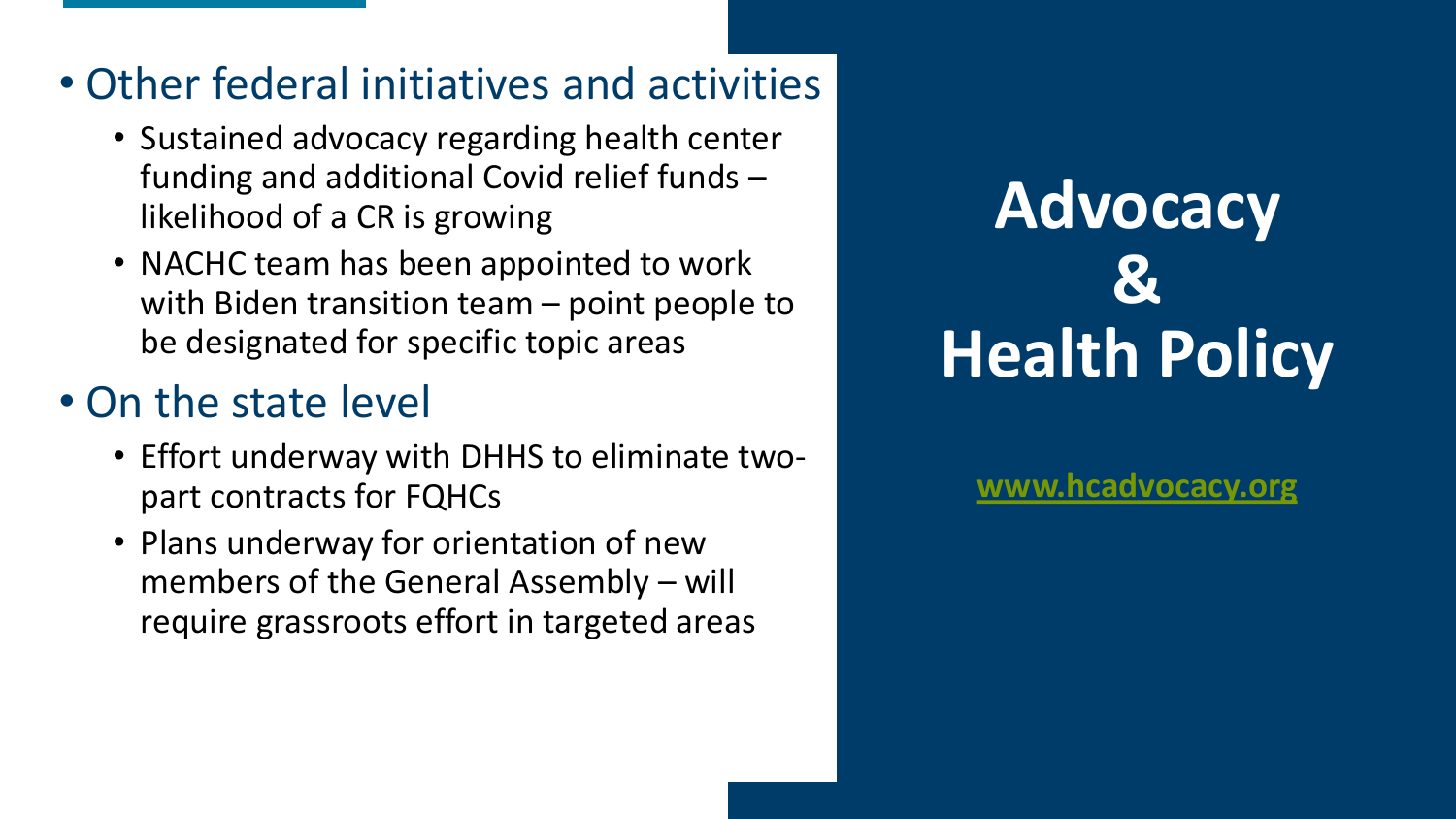- Leadership and Staff Development:
	- Announcement of enhanced holiday bonus with now over 70 responses from employees
	- Leadership Team weekly briefings continue each Monday
	- Provided input on decisions related to limiting employee holiday gatherings
	- 1-1 meetings with leadership team members to discuss Executive Committee recommendations
- Covid 19 Response:
	- Participate in weekly response team meetings and provider briefings (now every other week)
	- Compile and submit weekly report to HRSA
	- Providing input on the development of a vaccine deployment plan that would limit distribution at our medical sites to our established patients while deploying vaccine to the general public through our certified clinical pharmacists.
- Department of Pediatrics:
	- Assisted in the development of a framework for ongoing Provider Recruitment Plan
	- Continued discussions with Dr. David Bowen pediatrician with family connection and interest in settling in Greenwood
	- Participation in discussions of staffing and facility needs as required

**Strategic & Operational Updates**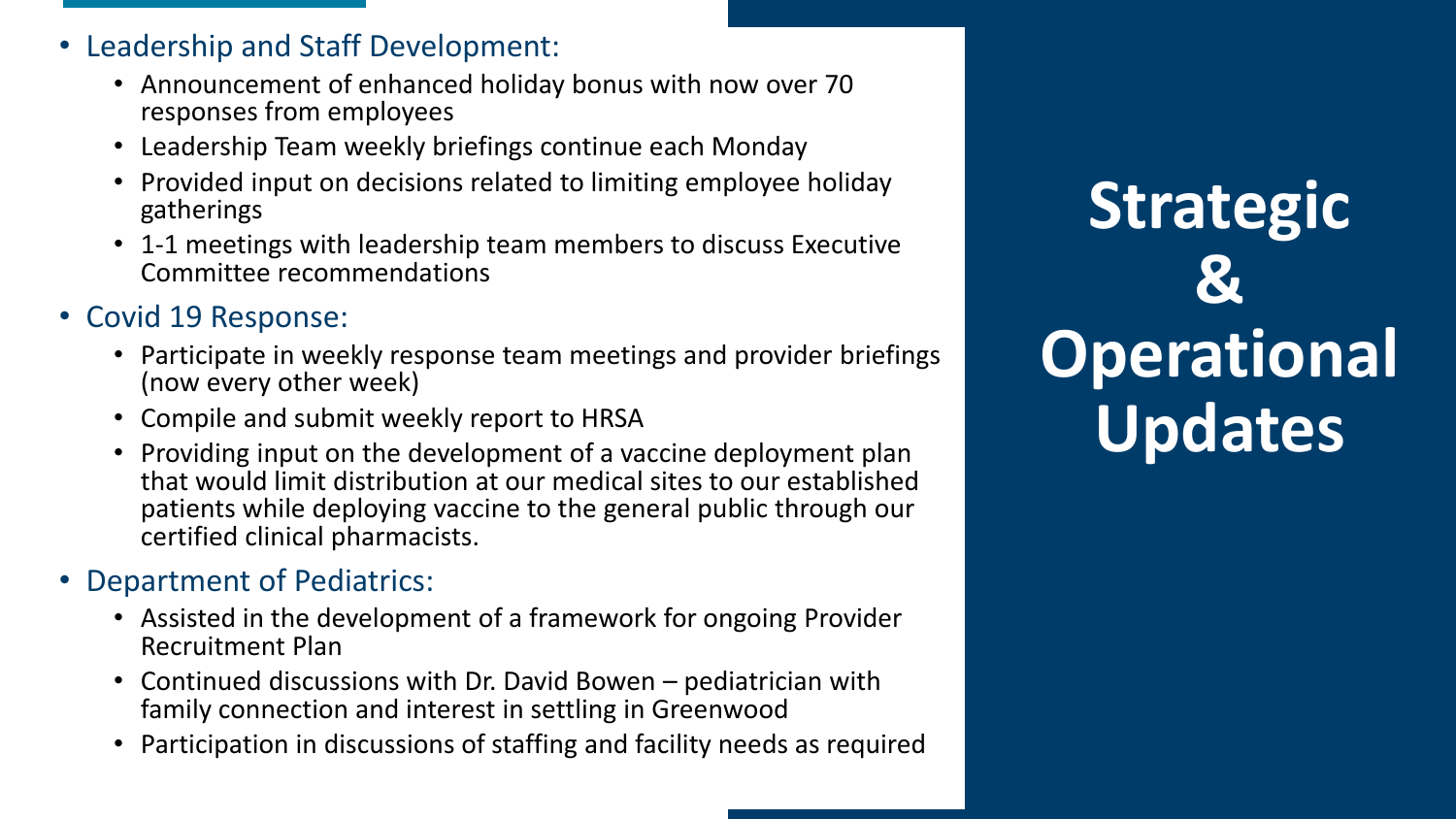- Department of Family Medicine:
	- No specific activities to report.
- Department of Pharmacy:
	- Regular meeting of the Pharmacy Oversight Committee
	- Participated in the determination of salary scale adjustments for the Customer Service Representatives
	- Provided input (referenced under Covid) regarding the role of pharmacy in Covid 19 vaccine deployment
- Integrated Behavioral Health:
	- Participating with the leadership team in the development of plans to expand behavioral health services to include up to 4 additional CHC employed counselors providing integrated care in coordination with the services provided by the Beckman Center.
	- Participated in a meeting to re-start our efforts to provide Medication Assisted Treatment (MAT) in collaboration with other state and local partners – Dr. Simons taking lead on this with the assistance of Dr. Jason Dahlberg

#### • Funding:

- Providing input as needed on HRSA BPR application
- Early plans to apply for a HRSA supplemental grant opportunity focusing on hypertension control
- Board Development:
	- Continuing outreach to potential board candidates identified by staff at three practice sites

**Strategic & Operational Updates**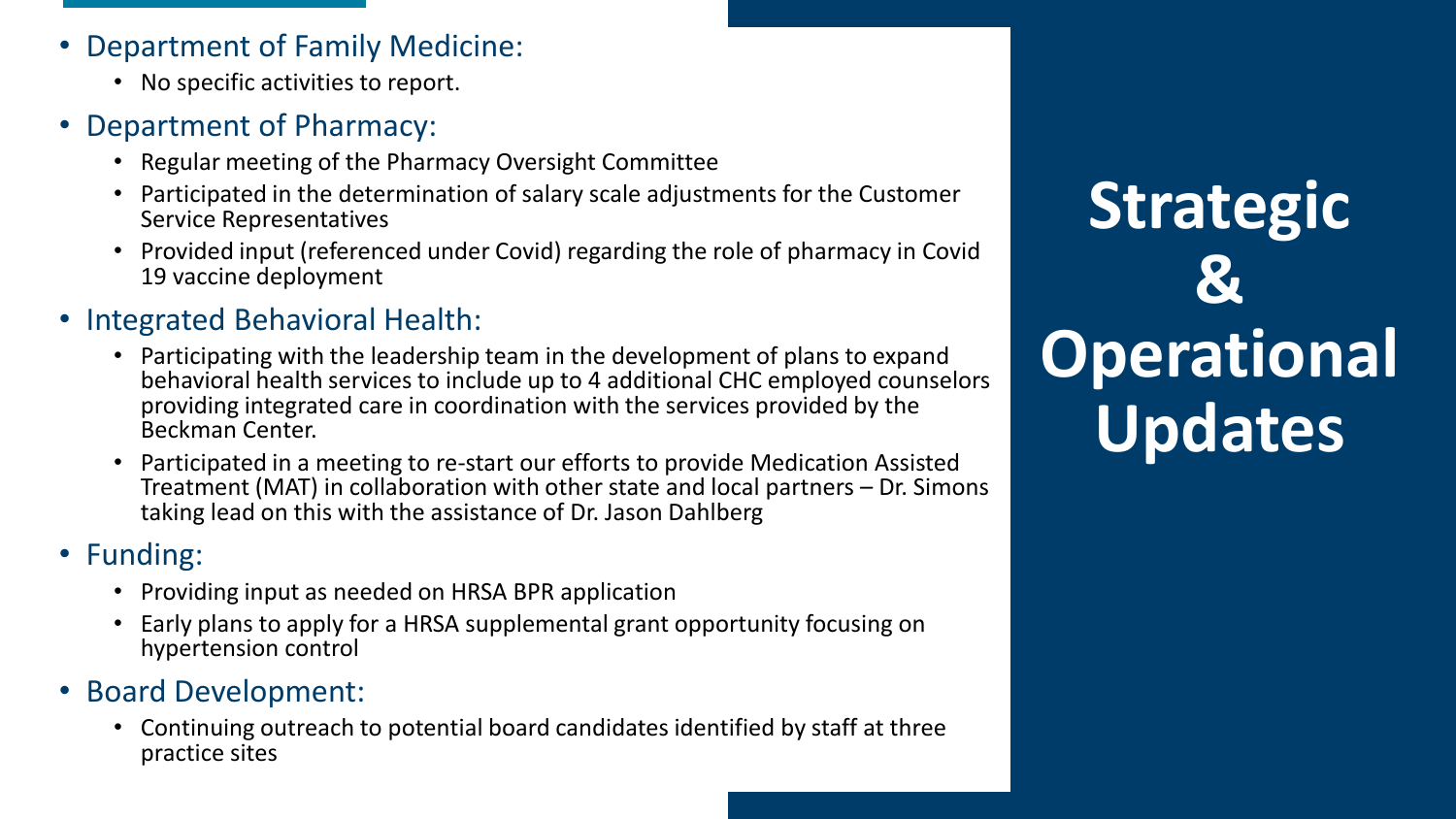• Participated in regular meetings of those partnerships and affiliations listed. Notable activities include:

### • OCHIN:

- CEO Steering Committee was held October 28<sup>th</sup> with discussions of broadening policy and advocacy work on behalf of the HCCN members
- Served as a panelist for the November Progressive Leaders Workshop with this month's topic being Inclusion and Racial Justice in Health Centers

### • SCPHCA:

• Annual meeting and elections were held. I have been asked to serve as the Chair of the Legislative Committee and will assume that role with the December 4th meeting

### • NACHC:

- Participate in monthly HRSA calls
- Quarterly Board meeting on November 19th
- Monthly meeting of **Task Force on Undoing Racism**

### **External Partnerships & Affiliations**

#### **Community Integrated Management Services (CIMS)**

- Managing Partner Parliamentarian
- Chair of the Clinical and Care Coordination Committee

#### South Carolina Primary Health Care Association (SCPHCA)

- Board Member
- Member of Legislative Committee
	- Lead on 340B Task Force

#### National Association of Community Health Centers (NACHC)

- Board Member
- Member of Legislative, Health Policy , and Rural Health Committees
	- Chair of 340B/Pharmacy Access Work Group
		- Member of Task Force on Racial Injustice

Beckman Center for Mental Health Services

OCHIN CEO Steering Committee